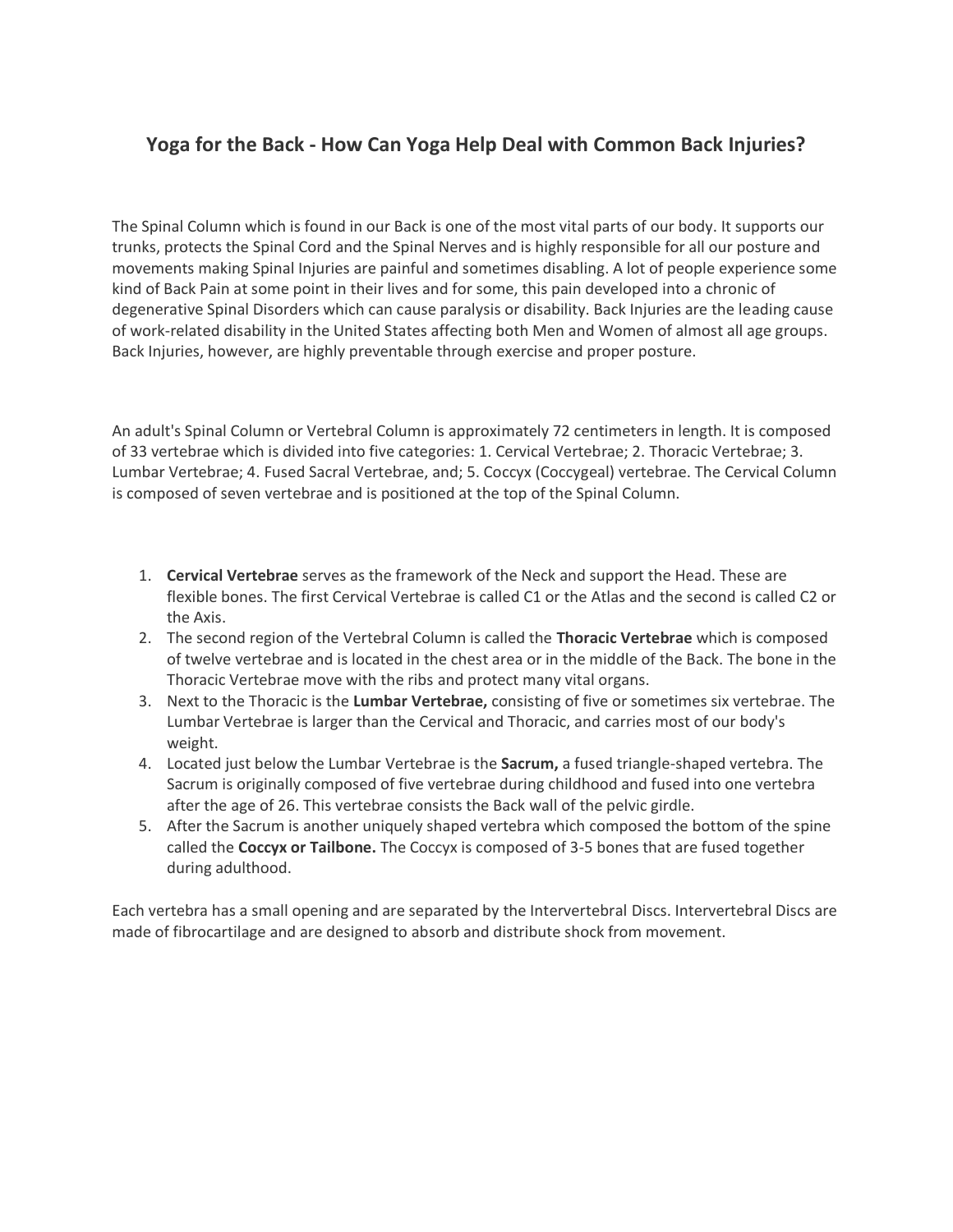Most Back Injuries are not fatal and are musculoskeletal - associated with the Bones, Muscles, tendons, joints, and ligaments. According to studies, majority of Back Pain cases is caused by some form of irritation of the nerves that travels from the Spinal Cord through the bones, making the muscles to tense. Irritation can be caused by stress, activity, mechanical problem in the Spine, or a Herniated Disc. Other causes include kidney infection, ulcers, Gastrointestinal Distress, problems in the reproductive organs or other internal organ disorder, including cancer. These injuries may come in the form of Sprain, Strain, Herniated Disc, Sciatica, Scoliosis, Osteoporosis or bone and joint injury like Osteoarthritis and Fibromyalgia.

## **Sprain and Strain**

The most common Back injuries are Sprain and Strain. These are usually caused by too much stretching of the Back, slowing down abruptly, landing awkwardly, abrupt change in direction, and colliding with another person which happens mostly in sports events.

# **Herniated Disc**

Another Back Injury which can cause acute pain and require medical attention is the Herniated Disc. Herniated Disc is often debilitating, symptoms of a Herniated Disc include numbness or tingling sensation in the legs and feet, muscle spasm or cramping, sciatica, loss of leg function, and severe Back Pain. Smoking, lack of exercise, improper diet, Aging, and poor posture contributes in increasing your risk for Disc Herniation. Activities such as incorrect lifting, twisting and the daily wear and tear also increase a person's risk for this Back illness. Disc Herniation may progress suddenly or gradually over weeks or months and it often affects the Lumbar Vertebrae.

## **Osteoporosis**

Osteoporosis is a Back Ailment which can happen without symptoms. Osteoporosis is the disorder wherein the bones are abnormally brittle, less dense which is the result of decreased bone mass or a number of different diseases and abnormalities. Symptoms include fracture in the hips, vertebrae, wrist or other parts of the body; curvature of the spine and loss of height. Osteoporosis cannot be cured but may be controlled or prevented. This Back ailment is common in older people, and a person usually does not know that he or she has osteoporosis until fracture occurs. Among the risk factors are gender, race, lifestyle and genes. Osteoporosis mostly affects women than men since they have less bone mass, experience menopause and live longer. Small-boned Women also have higher risk, Asians and Caucasians also have higher risk than Black people. Poor diet, smoking, excessive alcohol intake and lack of exercise also puts you at a higher risk. People who are suffering from or have a family history of diseases like Cushing's Syndrome, hyperthyroidism, and hyperparathyroidism, and other metabolic and gastrointestinal disorders also have a higher tendency to have Osteoporosis.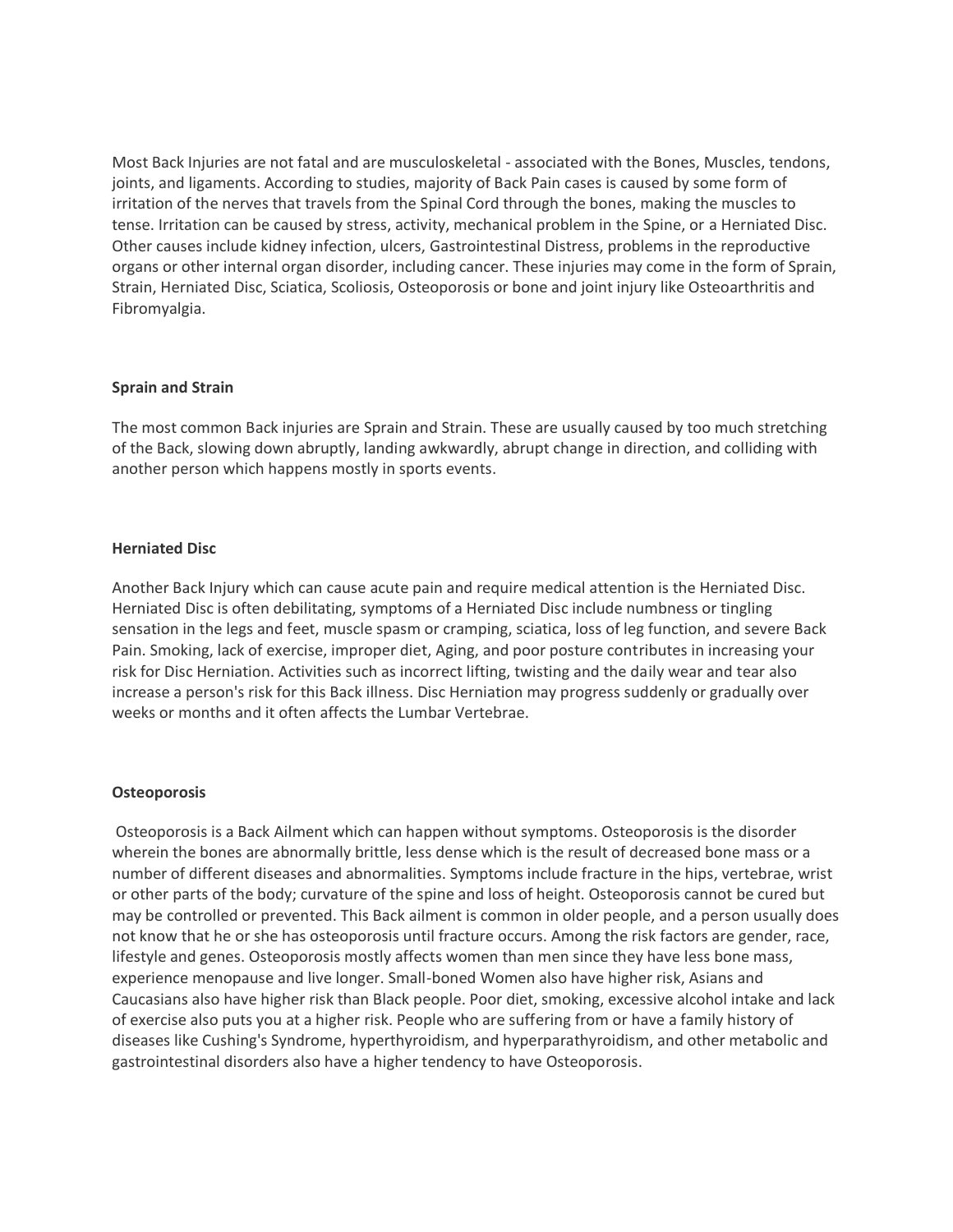#### **Scoliosis**

Scoliosis is another Back ailment that affects millions of people worldwide. It is defined as the abnormal lateral curvature of the spine to the side, either left or right, and originated from the Greek word which means curvature. This ailment is usually developed during childhood and rarely occurs in adults. Scoliosis in adults usually began in childhood but wasn't diagnosed or treated. Common causes include progression of the disease from childhood, asymmetric degeneration of the joint in the spine, or a combination of both. The Spinal curve in Scoliosis may occur in the Lumbar or Thoracic Vertebrae, though it may also occur in both. The problems can get worse if not treated, and may sometimes cause a disfiguring curve or a large hump in the Back. Though it is usually painless, Scoliosis can sometimes prevent a person from doing some exercises. In severe cases, the spine can rotate and result in prominent ribs on one side of the body making the spaces between the ribs narrow thus causing difficulty in Breathing.

Treatments for Scoliosis include the use of braces or sometimes, surgery. Others try electrical muscle stimulation, chiropractic manipulation and exercise. Though exercise cannot stop Scoliosis alone but it can help in promoting overall health and well-being.

#### **Sciatica**

Other common Back ailments are Sciatica, Osteoarthritis and Fibromyalgia. Sciatica is often caused by a Herniated Disc, other causes include Sacroiliitis, Lumbar Facet Joint Syndrome, Piriformis Syndrome, Iliolumbar Syndrome and Lumbar Spinal Stenosis. Sciatica described as the pain along the Sciatic Nerve or start from the buttock to the back of the leg. Sciatica may also cause numbness and tingling or pain in the sacrum. In Sciatica, the pain in the posterior thigh, lower leg or foot can be much worse than the lower Back Pain. Osteoarthritis and Fibromyalgia are the most common forms of arthritis. For more information, visit our site about Yoga for Arthritis.

The most common treatment for Back Pains includes medication, exercise, and a change in lifestyle, sometimes surgery for severe Back Ailments. Yoga is a mild form of physical activity which can help in strengthening Back Muscles and Skeletal system. It can help in controlling and preventing the occurrence and re-occurrence of Back Injuries which can lead to some Chronic or Acute Back Ailment. The practice of Yoga can be helpful to diagnosed disc problems after the acute stage has passed. The Proper Diet and no smoking lifestyle which are part of Yogic Lifestyle will facilitate fast recovery and prevention for Osteoporosis and Herniated disc. Asanas can tone your Back Muscles, make it more flexible, alleviate pain and improve your posture. Yoga lifestyle, Yoga Poses combined with medical attention can decrease the debilitating power of Back Pains.